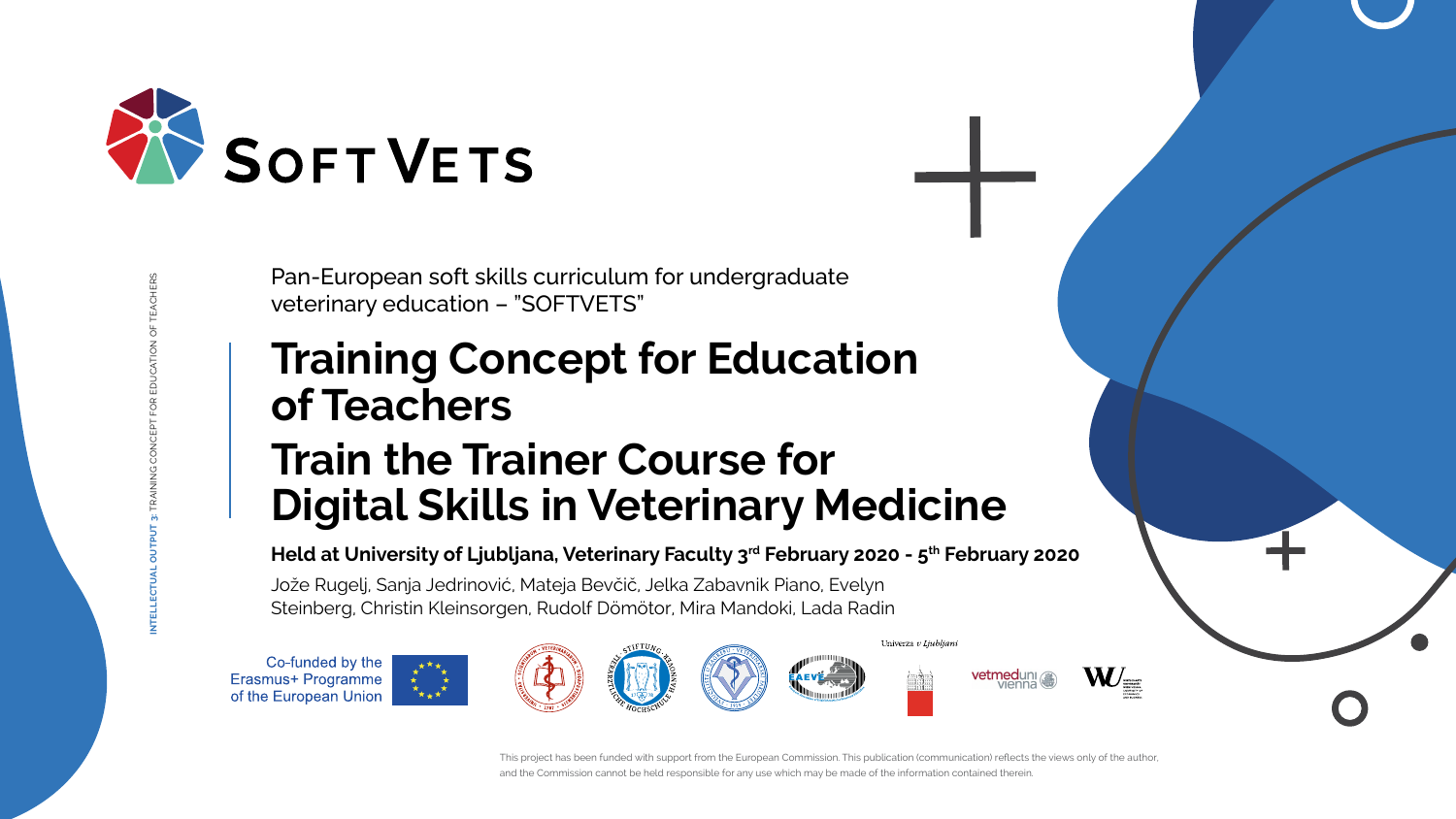



2



**INTELLECTUAL OUTPUT 3:** TRAINING CONCEPT FOR EDUCATION OF TEACHERS

NTELLECTUAL

INING CONCEPT FOR EDUCATION OF TEACHERS

**The overall objective of the training is to enable teaching staff to integrate digital skills and its use in veterinary medicine education, which would enable veterinary students to obtain cognitive and practical competences in digital skills.**



## **Objectives of the training**

The introductory presentation of each topic will be followed by practical individual work or work within smaller groups. In addition, some best practice examples showing the implementation of specific topics in a veterinary medicine study programme will be presented.

The workshop is intended for teaching staff involved in the implementation of veterinary medicine study programmes.

- a) The participants will be provided with an overview of:
- Basic concepts of active learning and use of information and communications technology (ICT).
- Collaborative learning and flipped learning with ICT.
- Inquiry based learning and problem based learning with ICT.
- Project based learning with ICT.
- Formative assessment of knowledge with ICT.
- Innovative teaching with ICT
- Evaluation of teaching and learning methods.

Univerza v Ljubljar









#### **Application orientation:**

Participants:

- will reflect on their higher education situation.
- will start developing ICT tools for their use.

#### **Networking**

Participants will be working in groups consisting of teachers involved in similar teaching topics (preclinical courses, clinical courses…) and will have the opportunity to develop a peer network where they can discuss their ideas, questions, and problems.

# **Setting**

- 1 Trainer + 2 Assistants
- 20 participants
- Room with flexible seating options
	- Plenary
	- Small groups with table
	- Individual work with table

## **Information about the training in digital skills**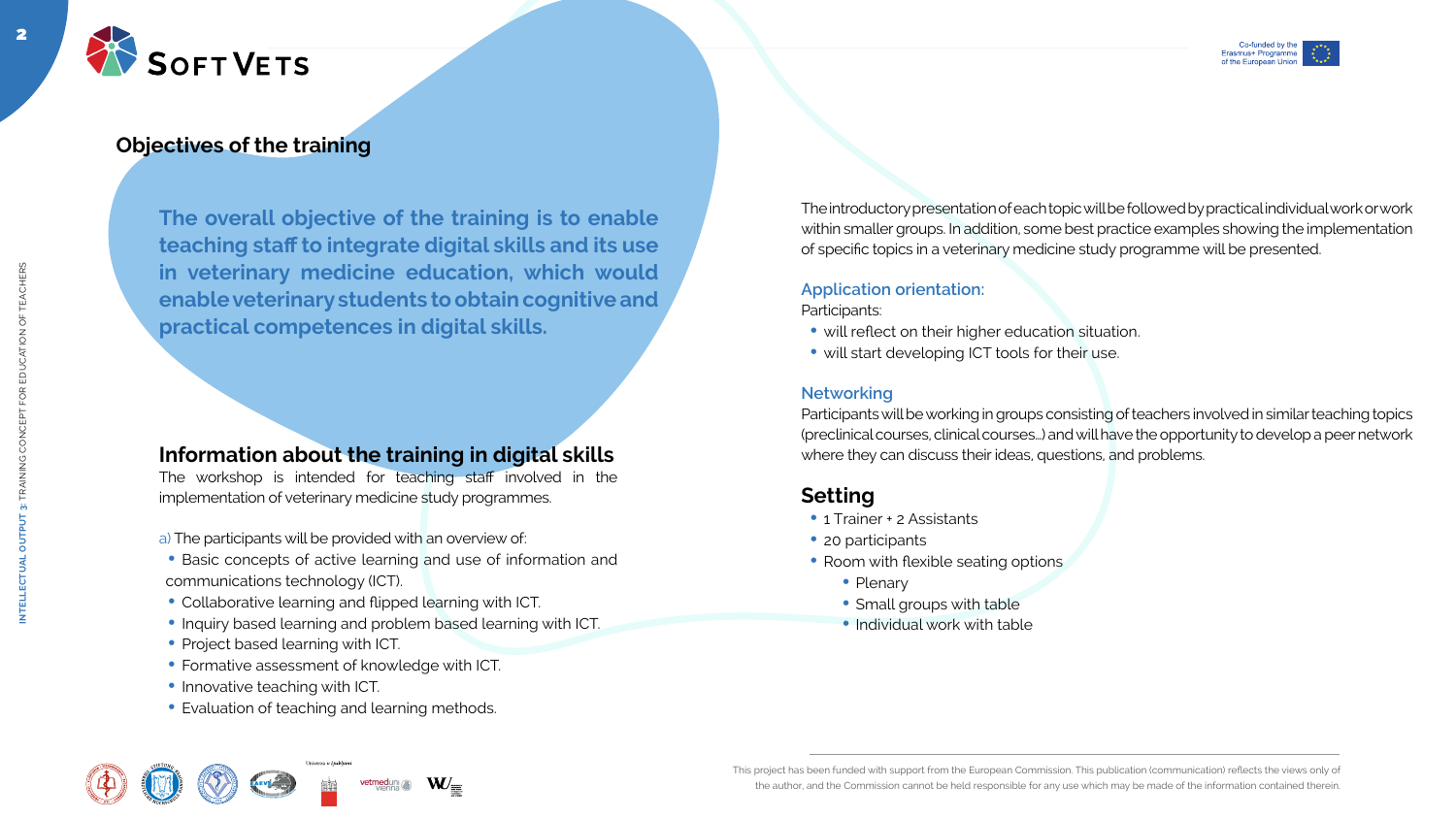

**INTELLECTUAL OUTPUT 3:** TRAINING CONCEPT FOR EDUCATION OF TEACHERS

TRA

 $5<sub>o</sub>$ 

CONCEPT

FOR EDUCATION OF TEACHERS





## **Moderation material needed**

#### **Highly recommended**

- Computer, projector, projection screen for presenters
- Laptop and/or tablet for participants
- Presentations and useful links to applications on a e-learning platform with access for the participants (e. g. Moodle)
- Presentation boards
- The pedagogy wheel, blank paper, pencils to create SAMR models
- Power Point presentation (PPT)
- Feedback questionnaires

#### **Additional material recommended**

- Name badges
- Certificate of attendance for each participant
- Participants list with contact information for networking purposes
- Drinks and snacks

#### **Material provided by participants**

• Participants bring their laptops and/or tablets







Univerza v Ljubljani







|                                                                     | Learning outcomes                                                                                                            |                                                                                                                                               |  |  |
|---------------------------------------------------------------------|------------------------------------------------------------------------------------------------------------------------------|-----------------------------------------------------------------------------------------------------------------------------------------------|--|--|
| Competence                                                          | Cognitive                                                                                                                    | <b>Practical</b>                                                                                                                              |  |  |
|                                                                     | Identify how information systems are organized in order to access relevant<br>information.                                   | Use different search engines with digital resources.                                                                                          |  |  |
| Search for data                                                     | Identify different search engines with digital resources.                                                                    |                                                                                                                                               |  |  |
|                                                                     | Create appropriate search strategies for identifying digital resources<br>(websites, blogs and different digital databases). |                                                                                                                                               |  |  |
|                                                                     | Learning outcomes                                                                                                            |                                                                                                                                               |  |  |
| Competence                                                          | Cognitive                                                                                                                    | <b>Practical</b>                                                                                                                              |  |  |
|                                                                     | Critically evaluate the credibility and reliability of digital resources.                                                    | (Through the use of classroom computers) evaluate and rank a<br>variety of databases (resources) based on the criteria for a given<br>rubric. |  |  |
| <b>Evaluate digital</b>                                             | Evaluate the usability of digital resources for achieving the learning<br>objectives and the competence levels.              | (In a writing sample in their journals) summarize pros and cons of<br>each website resource) that is being evaluated                          |  |  |
| content used within the<br>veterinary profession                    | Identify and classify sources of information for validity according to the<br>source.                                        |                                                                                                                                               |  |  |
| (credibility, reliability of<br>sources)                            | Select data, information and content in order to organise, store and retrieve<br>in a digital environment.                   |                                                                                                                                               |  |  |
|                                                                     | Create and manage existing digital resources, where permitted.                                                               |                                                                                                                                               |  |  |
|                                                                     | Combine and intertwine existing digital resources or their constitutive parts,<br>where permitted.                           |                                                                                                                                               |  |  |
|                                                                     | Learning outcomes                                                                                                            |                                                                                                                                               |  |  |
| Competence                                                          | Cognitive                                                                                                                    | Practical                                                                                                                                     |  |  |
|                                                                     | Explain the purpose of the copyright.                                                                                        | Find different web resources and recognize their copyrights and<br>licenses.                                                                  |  |  |
|                                                                     | Understand key characteristics of licenses.                                                                                  | Create new resources and provide an appropriate Creative Common<br>license for the new resource.                                              |  |  |
| <b>Copyright</b>                                                    | Understand Creative Commons licensing principles.                                                                            | Properly cite resources that are protected with copyright for<br>distributing or publishing on-line.                                          |  |  |
|                                                                     | Consider copyright while using existing digital resources.                                                                   | Use different online resources with free digital materials.                                                                                   |  |  |
|                                                                     | Consider copyright while creating different digital resources.                                                               |                                                                                                                                               |  |  |
| Competence                                                          | Learning outcomes                                                                                                            |                                                                                                                                               |  |  |
|                                                                     | Cognitive                                                                                                                    | Practical                                                                                                                                     |  |  |
|                                                                     | Recognize appropriate digital technologies to share data, information and<br>digital content.                                | Use appropriate digital technologies at an advanced level to share<br>data, information and digital content.                                  |  |  |
|                                                                     | Select well-defined and routine digital tools and technologies for<br>collaborative processes.                               | Use different digital tools and technologies to search for well-<br>defined information on the course/topic/problem.                          |  |  |
| <b>Sharing and</b><br>collaborating through<br>digital technologies | Use digital technologies for collaborative learning/work.                                                                    | Use tools (e.g. blog, wiki) to create a new entry for exchanging more<br>information.                                                         |  |  |
|                                                                     | Promote the use of digital technologies to present cooperative forms of<br>learning/work.                                    | Engage in exercises that use digital tools and technologies to<br>practice a specific problem.                                                |  |  |
|                                                                     | Use digital technologies for peer evaluation.                                                                                |                                                                                                                                               |  |  |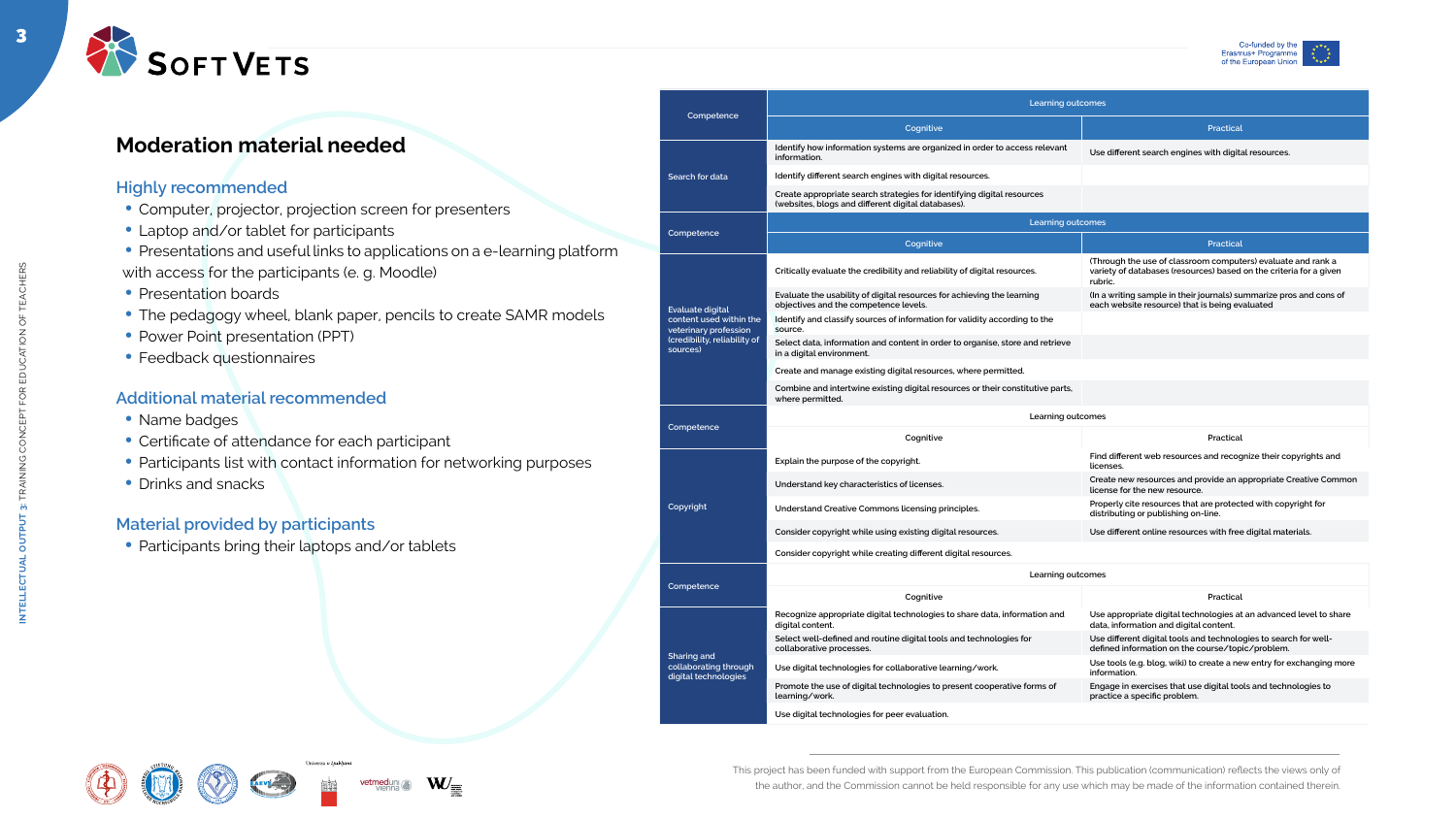









### **Short Agenda**

|                 | <b>DAY ONE</b>                                                                   |
|-----------------|----------------------------------------------------------------------------------|
| $09:30 - 10:00$ | Registration Registration and coffee                                             |
| $10.00 - 10:45$ | Opening icebreaking session                                                      |
| $10.45 - 12.15$ | Introductory lecture: basic concepts of<br>active learning and use of technology |
| $12.15 - 13.15$ | Lunch break                                                                      |
| $13.15 - 14.45$ | Workshop 1 - Collaborative learning and flipped (?) learning with ICT            |
| $14:45 - 15:00$ | Coffee break                                                                     |
| $15.00 - 16:30$ | Workshop 1 - Collaborative learning and flipped (?) learning with ICT            |
| $16:30 - 17:00$ | <b>Discussion</b>                                                                |
| 17:00           | End of first day                                                                 |













#### **DAY TWO**

**09:00 – 10:30 Workshop 2 – Inquiry based learning and problem based learning with** 

**10.30 – 10:45 Coffee break 10:45 – 12:15 Workshop 2 – Inquiry based learning and problem based learning with 12:15 – 13:15 Lunch break**

**13.15 – 14:45 Workshop 3 – Project based learning with ICT**

**14:45 – 15:00 Coffee break**

**15.00 – 16:30 Workshop 3 – Project based learning with ICT**

**16:30 – 17:00 Discussions**

**17:00 End of second day**

|                 | <b>DAY THREE</b>                                                                             |
|-----------------|----------------------------------------------------------------------------------------------|
| $09.00 - 10:30$ | Workshop 4 – Formative assessment of knowledge with ICT                                      |
| $10.30 - 10.45$ | Coffee break                                                                                 |
| $10.45 - 12:15$ | Workshop 4 – Formative assessment of knowledge with ICT                                      |
| $12:15 - 13:15$ | Lunch break                                                                                  |
| $13:15 - 14:45$ | Workshop $5$ – Innovative teaching with ICT – evaluation of teaching<br>and learning methods |
| $14:45 - 15:00$ | Coffee break                                                                                 |
| $15:00 - 15.45$ | Workshop 5 – Innovative teaching with ICT – evaluation of teaching and<br>learning methods   |
| $15:45 - 16:15$ | Conclusions, workshop evaluation and end of the third day                                    |
|                 |                                                                                              |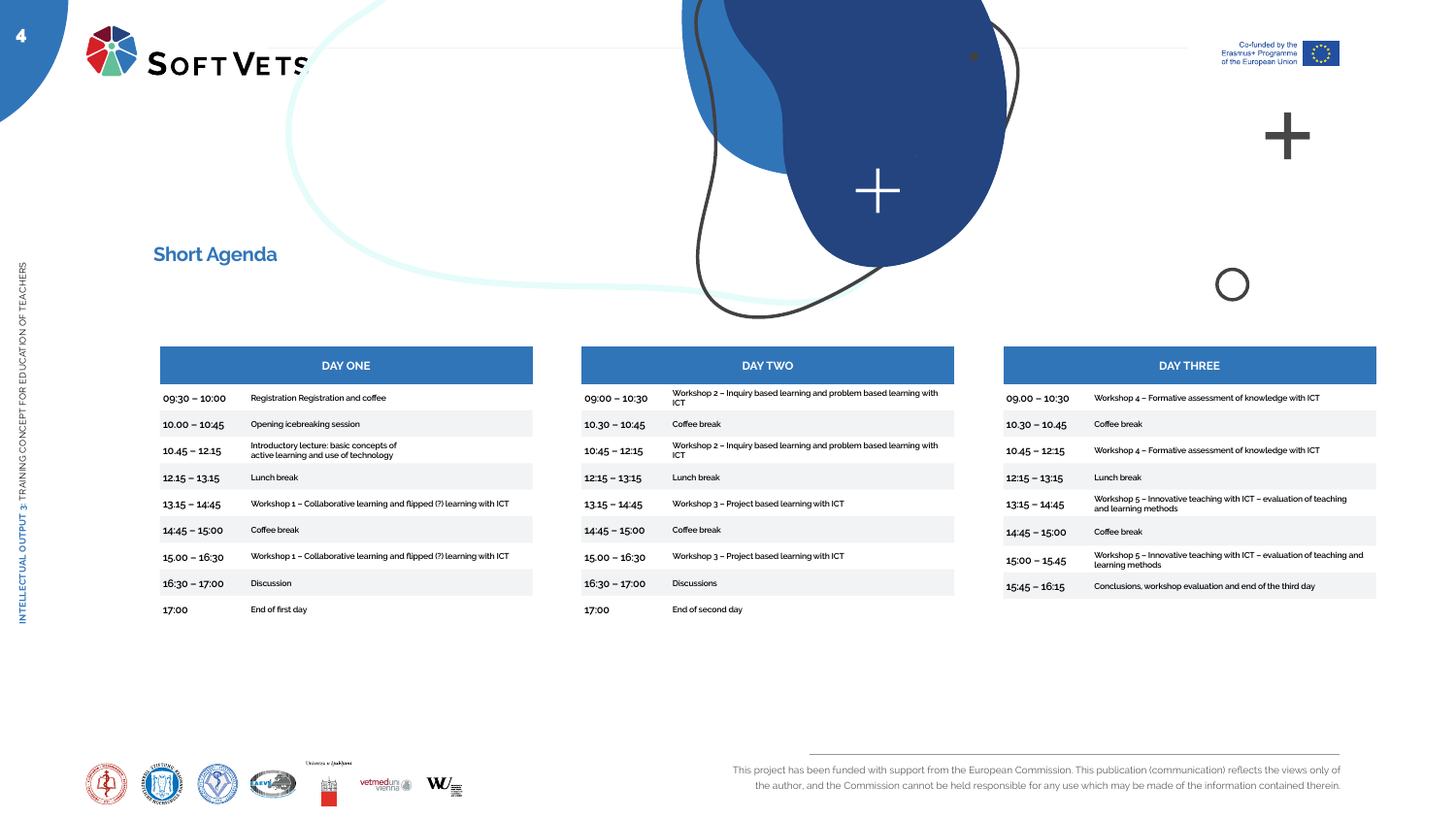





















5





|                                             | <b>Time</b> | <b>Topic</b>                                              | <b>Description</b>                                                                                                                                |
|---------------------------------------------|-------------|-----------------------------------------------------------|---------------------------------------------------------------------------------------------------------------------------------------------------|
| 3RD FEBRUARY 2020<br>$\widehat{\textbf{K}}$ | 9.30-10.00  | Welcome and warm up                                       | Getting to know each other                                                                                                                        |
|                                             | 10.00-10.45 | Introduction to the training                              | General idea and purpose of the training                                                                                                          |
|                                             | 10.45-12.15 | Introduction to the topic                                 | Introductory lecture: basic concepts of active learning and use of ICT                                                                            |
|                                             | 12.15-13.15 |                                                           | <b>Lunch break</b>                                                                                                                                |
|                                             | 13.15-13.45 | Sharing and collaborating through<br>digital technologies | Theoretical starting points of collaborative and flipped learning                                                                                 |
|                                             | 13.45-14.45 | Sharing and collaborating through<br>digital technologies | Use of ICT to support collaboration in pedagogical process - presentation of examples of different<br><b>ICTs</b>                                 |
|                                             | 14.45-15.00 |                                                           | <b>Coffee break</b>                                                                                                                               |
|                                             | 15.00-16.00 | Sharing and collaborating through<br>digital technologies | Use of ICT to support collaboration in pedagogical process. Participants will be actively engaged<br>while using computers and working in groups. |
|                                             | 16.00-17.00 | Sharing and collaborating through<br>digital technologies | Use of ICT to support collaboration in pedagogical process. Participants will be actively engaged<br>while using computers and working in groups. |

| <b>Time</b> | <b>Topic</b>                                              | <b>Description</b>                                                                                                                                | <b>Method</b>                                                                                         | <b>Material</b>                                                |
|-------------|-----------------------------------------------------------|---------------------------------------------------------------------------------------------------------------------------------------------------|-------------------------------------------------------------------------------------------------------|----------------------------------------------------------------|
| 9.30-10.00  | Welcome and warm up                                       | Getting to know each other                                                                                                                        | <b>Registration and coffee</b>                                                                        | Participant's list                                             |
| 10.00-10.45 | Introduction to the training                              | General idea and purpose of the training                                                                                                          | Opening icebreaking session                                                                           | <b>PPT</b>                                                     |
| 10.45-12.15 | Introduction to the topic                                 | Introductory lecture: basic concepts of active learning and use of ICT                                                                            | Presentation                                                                                          | <b>PPT</b>                                                     |
| 12.15-13.15 |                                                           | <b>Lunch break</b>                                                                                                                                |                                                                                                       |                                                                |
| 13.15-13.45 | Sharing and collaborating through<br>digital technologies | Theoretical starting points of collaborative and flipped learning                                                                                 | Introductory trainer's presentation                                                                   | <b>PPT</b>                                                     |
| 13.45-14.45 | Sharing and collaborating through<br>digital technologies | Use of ICT to support collaboration in pedagogical process - presentation of examples of different<br><b>ICTs</b>                                 | trainer's presentation                                                                                | Laptops or tablets, Moodle,<br><b>Nearpod</b>                  |
| 14.45-15.00 |                                                           | <b>Coffee break</b>                                                                                                                               |                                                                                                       |                                                                |
| 15.00-16.00 | Sharing and collaborating through<br>digital technologies | Use of ICT to support collaboration in pedagogical process. Participants will be actively engaged<br>while using computers and working in groups. | Work in small groups with facilitation by trainers                                                    | Laptops or tablets, Moodle,<br>Nearpod                         |
| 16.00-17.00 | Sharing and collaborating through<br>digital technologies | Use of ICT to support collaboration in pedagogical process. Participants will be actively engaged<br>while using computers and working in groups. | Participants "post" and collaborate through different forums and<br>interactive online presentations. | Laptops or tablets,<br>material prepared in Moodle,<br>Nearpod |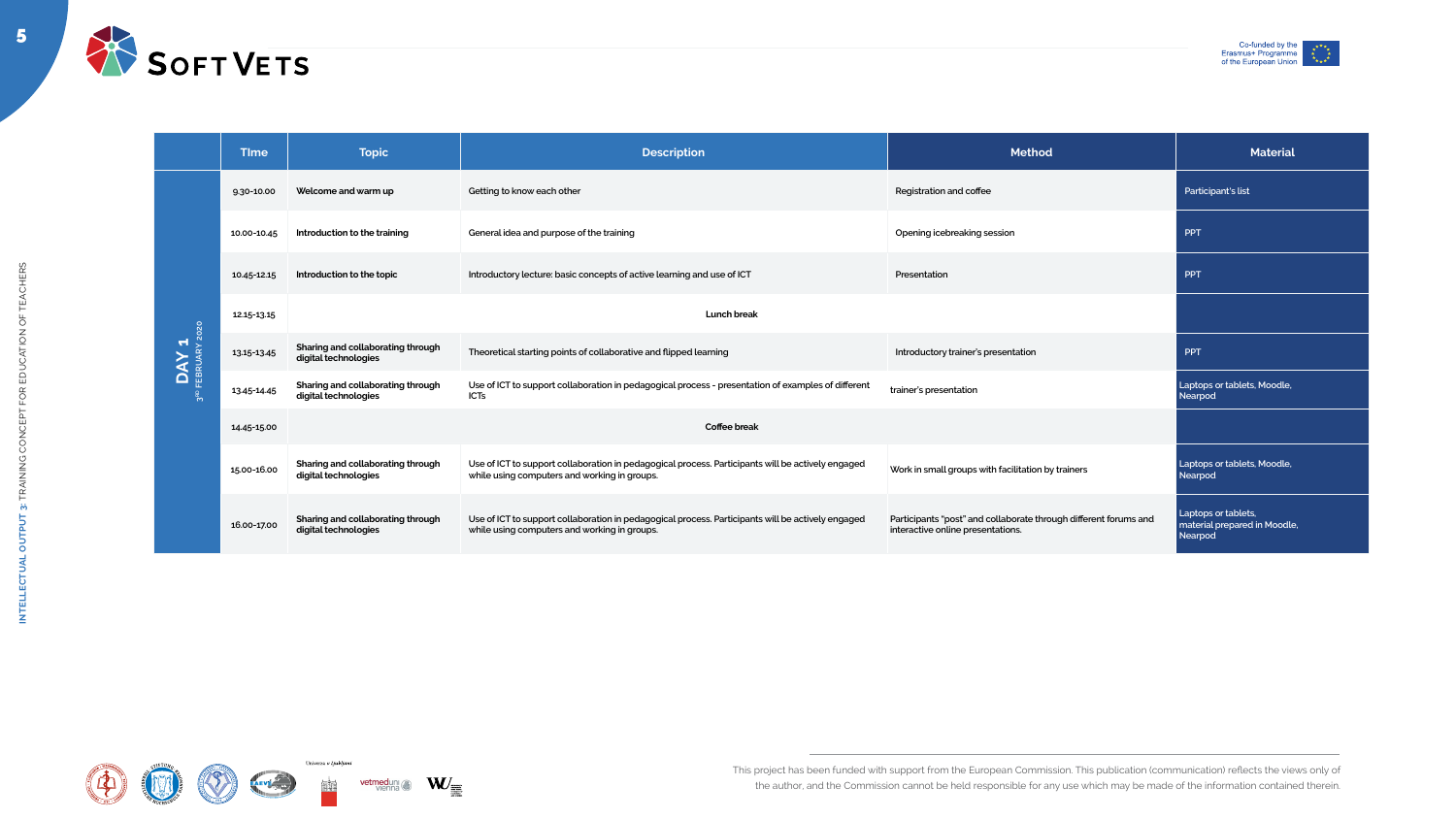6





| <b>Time</b><br><b>Topic</b><br><b>Description</b><br><b>Method</b><br>Search for data<br>Theoretical starting points of inquiry based learning and problem based learning with ICT<br>Introductory trainer's presentation<br>$9.00 - 9.20$                                                                                                                        | <b>Material</b><br><b>PPT</b> and demonstration                                               |
|-------------------------------------------------------------------------------------------------------------------------------------------------------------------------------------------------------------------------------------------------------------------------------------------------------------------------------------------------------------------|-----------------------------------------------------------------------------------------------|
|                                                                                                                                                                                                                                                                                                                                                                   |                                                                                               |
|                                                                                                                                                                                                                                                                                                                                                                   |                                                                                               |
| Participants are actively engaged in the workshop facilitated by<br>trainers while using computers and working in groups. Each group<br>Search for data<br>The use ICT to support inquiry and problem solving in pedagogical process.<br>9.20-10.00<br>has its own problem to solve.                                                                              | Working with different databases on<br>laptops; e.g. SCOPUS; MENDELEY;<br>PubMed, Moodle Wiki |
| Examples of good practice in search for data and inquiry based learning and problem based<br>Search for data<br>Examples from the veterinary practice<br>10.00-10.30<br>learning with ICT                                                                                                                                                                         | Presentation of specific data for specific<br>veterinary topic                                |
| Coffee break<br>10.30-10.45                                                                                                                                                                                                                                                                                                                                       |                                                                                               |
| Participants are actively engaged in the workshop facilitated by<br>trainers while using computers and working in groups. Each group<br>Search for data<br>The use of ICT to support inquiry and problem solving in pedagogical processes.<br>10.45-11.30<br>has its own problem to solve.<br>020                                                                 | Working with different databases on<br>laptops; e.g. SCOPUS; MENDELEY;<br>PubMed, Moodle Wiki |
| N ><br><b>BRUAR</b><br>Search for data<br>The use ICT to support inquiry and problem solving in pedagogical processes.<br>At the conclusion, participants present their results.<br>11.30-12.15                                                                                                                                                                   | Laptops, material prepared by participants.                                                   |
| <b>Lunch break</b><br>12.15-13.15                                                                                                                                                                                                                                                                                                                                 |                                                                                               |
| <b>Security and Copyright</b><br>Theoretical starting points of project based learning with ICT, considering security and copyright.<br>Introductory trainer's presentation<br>13.15-13.35                                                                                                                                                                        | <b>PPT</b> and demonstration                                                                  |
| Active engagement of participants while using computers and<br>working in groups. Each group works on their own project and they<br><b>Security and Copyright</b><br>Project based learning, principles of security and copyright.<br>14.00-14.45<br>prepare documentation for each phase of project work, considering<br>the principles of safety and copyright. | Laptops or tablets, H5P(HTML5 Package)<br>documentation tool                                  |
| Coffee break<br>14.45-15.00                                                                                                                                                                                                                                                                                                                                       |                                                                                               |
| Active engagement of participants while using computers and<br>working in groups. Each group works on their own project and they<br>Project based learning, principles of security and copyright.<br><b>Security and Copyright</b><br>15.00-16.30<br>prepare documentation for each phase of project work, considering<br>the principles of safety and copyright. | Laptops or tablets, H5P documentation tool                                                    |
| Project based learning, principles of security and copyright<br>Participants present their results.<br><b>Security and Copyright</b><br>16.30-17.00                                                                                                                                                                                                               | Laptops, material prepared by participants<br>using H5P documentation tool                    |











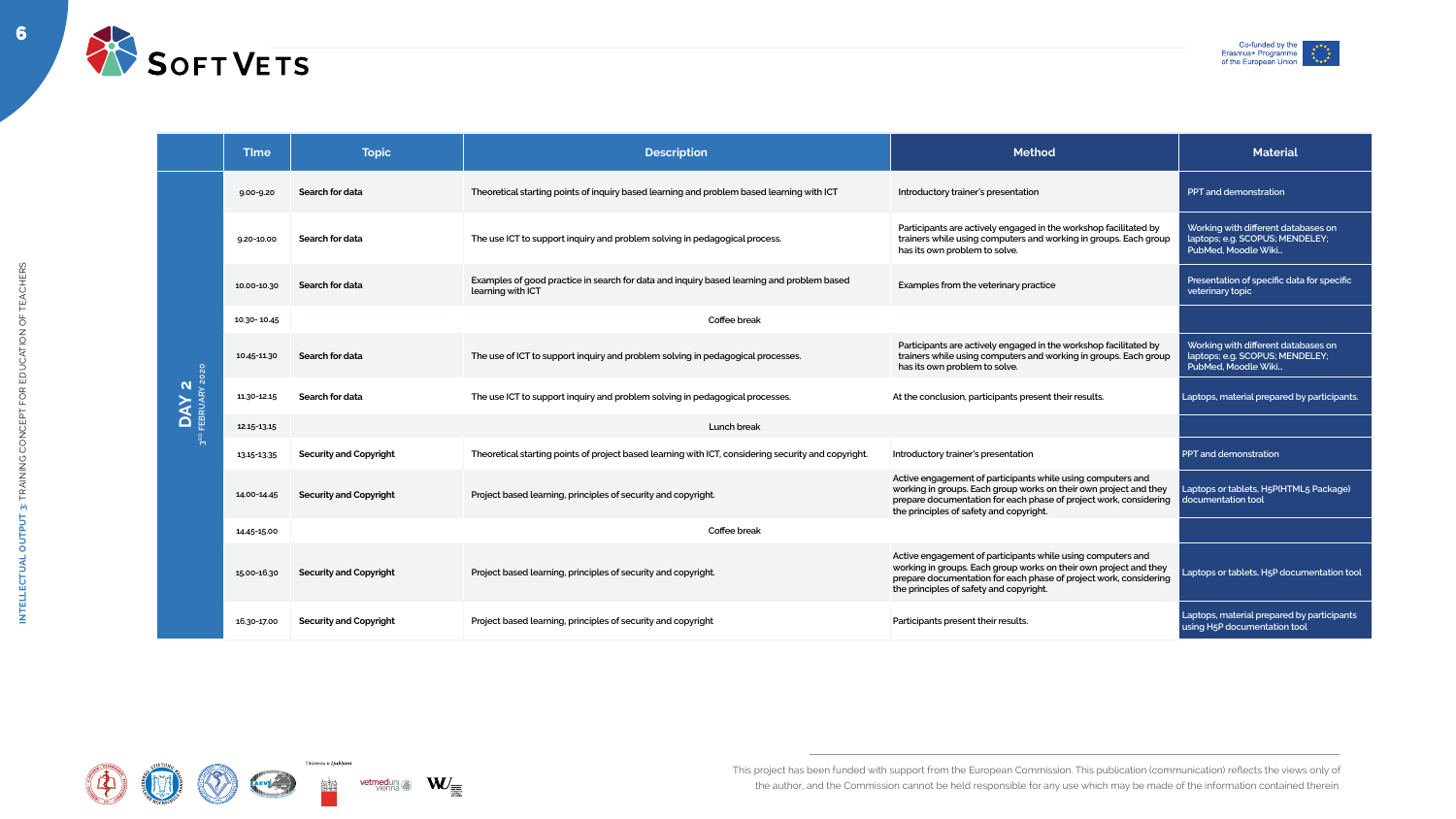7





















|                                                      | <b>Time</b>    | <b>Topic</b>                                     | <b>Description</b>                                                                                                                                     | <b>Method</b>                                                                                                                                                                       | <b>Material</b>                                                                                                               |
|------------------------------------------------------|----------------|--------------------------------------------------|--------------------------------------------------------------------------------------------------------------------------------------------------------|-------------------------------------------------------------------------------------------------------------------------------------------------------------------------------------|-------------------------------------------------------------------------------------------------------------------------------|
| 020<br>$\boldsymbol{\omega}$<br><b>DAY</b><br>FEBRUA | $9.00 - 9.20$  | <b>Digital identity</b>                          | Theoretical starting points about formative assessment with ICT.                                                                                       | Introductory trainer's presentation                                                                                                                                                 | <b>PPT and demonstration</b>                                                                                                  |
|                                                      | $9.20 - 10.00$ | <b>Digital identity</b>                          | The use of ICT for formative assessment enabling digital identity                                                                                      | Participants are actively engaged in the workshop facilitated<br>by trainers while using computers. Each participant prepares a<br>formative assessment tool for other participants | Working with different digital tools on<br>laptops; e.g. Moodle Quiz, Kahoot and/or<br>Quizizz, H5P (Interactive video, etc.) |
|                                                      | 10.00-10.30    | <b>Digital identity</b>                          | The use of ICT for formative assessment enabling digital identity                                                                                      | Examples from the veterinary practice                                                                                                                                               | Presentation of formative assessment<br>using Moodle Quiz in specific veterinary<br>topics                                    |
|                                                      | 10.30-10.45    | Coffee break                                     |                                                                                                                                                        |                                                                                                                                                                                     |                                                                                                                               |
|                                                      | 10.45-11.30    | <b>Digital identity</b>                          | The use of ICT for formative assessment enabling digital identity                                                                                      | Participants are actively engaged in the workshop facilitated<br>by trainers while using computers. Each participant prepares a<br>formative assessment tool for other participants | Working with different digital tools on<br>laptops; e.g. Moodle Quiz, Kahoot and/or<br>Quizizz, H5P (Interactive video, etc.) |
|                                                      | 11.30-12.15    | <b>Digital identity</b>                          | The use of ICT to support inquiry and problem solving in pedagogical process.                                                                          | Each participant prepared a formative assessment tool for other<br>participants. At the conclusion, participants evaluate each other's<br>assessment tools                          | Laptops, material prepared by participants.                                                                                   |
|                                                      | 12.15-13.15    |                                                  | <b>Lunch break</b>                                                                                                                                     |                                                                                                                                                                                     |                                                                                                                               |
|                                                      | 13.15-13.35    | Digital resources and environments               | Theoretical starting points of innovative teaching with ICT - evaluation of teaching and learning<br>methods (SAMR model, DigCompEdu, ABC method, etc) | Introductory trainer's presentation                                                                                                                                                 | PPT and demonstration of the pedagogy<br>wheel                                                                                |
|                                                      | 14.00-14.45    | Digital resources and environments               | Different evaluation models regarding ICT integration in education.                                                                                    | Active engagement of participants in small groups while analyzing<br>and improving pre-prepared learning activities within their syllabus                                           | The pedagogy wheel, blank paper, pencils to<br>create SAMR models                                                             |
|                                                      | 14.45-15.00    |                                                  | Coffee break                                                                                                                                           |                                                                                                                                                                                     |                                                                                                                               |
|                                                      | 15.00-15.45    | Digital resources and environments               | Different evaluation models regarding ICT integration in education.                                                                                    | Presentation of the syllabus improvements prepared by participants.                                                                                                                 | Syllabus improvements as prepared by<br>participants.                                                                         |
|                                                      | 15.45-16.15    | <b>Final comments and workshop</b><br>evaluation | Concluding thoughts and evaluation of the training.                                                                                                    | Discussion, on-line feedback questionnaire.                                                                                                                                         | On-line feedback questionnaire                                                                                                |